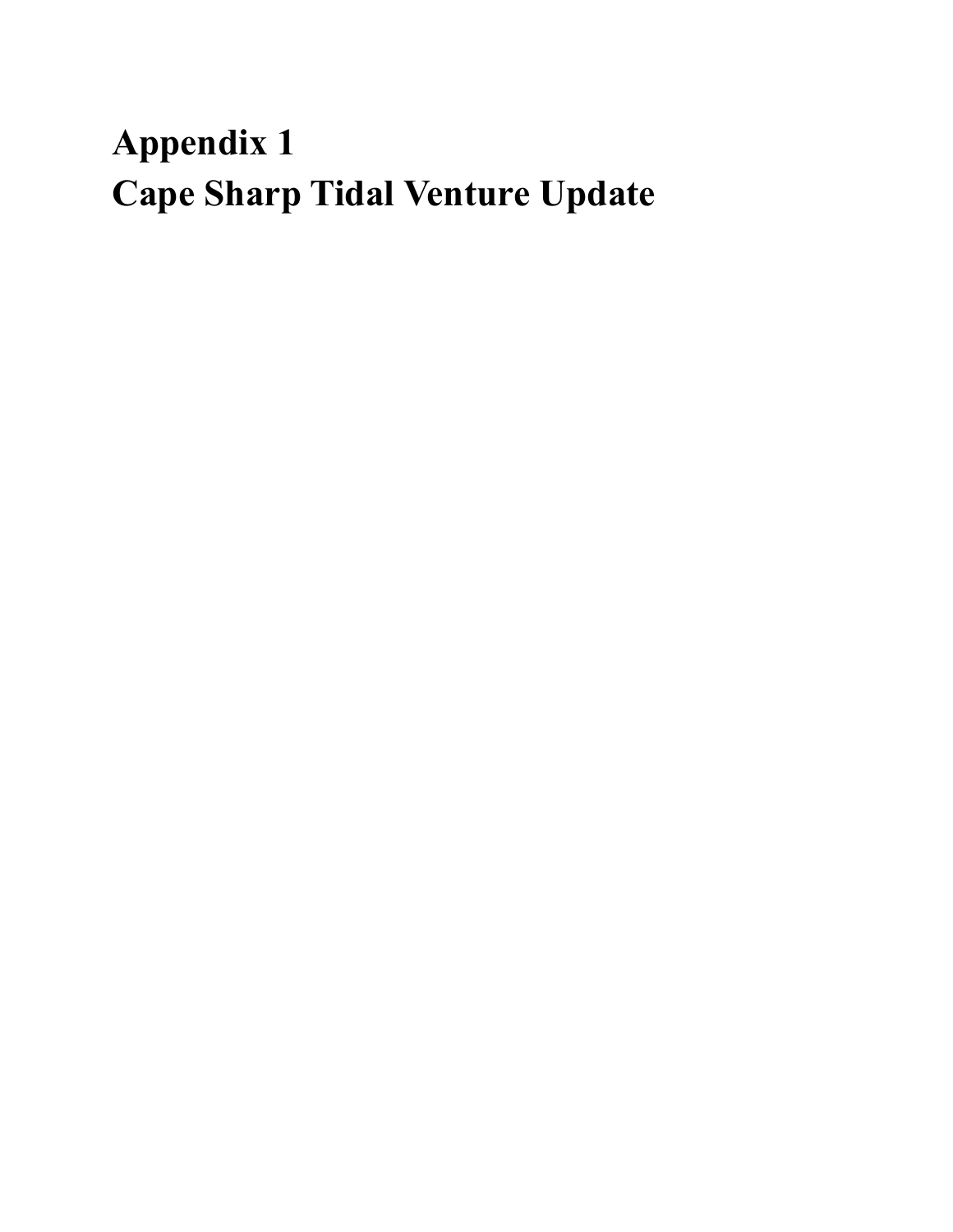## **ABOUT CAPE SHARP TIDAL VENTURE**

Cape Sharp Tidal Venture (CSTV) is a joint venture between tidal energy technology developer, OpenHydro Technology, a Naval Energies company, and Halifax-based energy company Emera Inc. The CSTV project used OpenHydro's Open-Centre Turbine (Figure A.1). This turbine technology has four key components:

- a horizontal axis rotor;
- a magnet generator;
- a hydrodynamic duct; and
- a subsea gravity base foundation.

The turbine design has 10 fins, each approximately 2.4 m wide x 4.8 m long, manufactured from glass-reinforced plastic. The thickness of each fin ranges from 21 cm at the root (outer diameter) to 1.5 cm at the tip (inner diameter). The turbine is supported by a triangular-shaped gravity foundation subsea base structure. The entire unit sits on the sea floor without requiring drilling or any preparation to the substrate.



**Figure A.1: An image of the OpenHydro Open-Centre Turbine design.** 

Previously, CSTV deployed a 2-megawatt (MW) in-stream tidal energy turbine at the FORCE site on November 7, 2016. This turbine was retrieved on June 15, 2017. Following retrieval, the turbine and subsea base were towed to port facilities in Saint John, New Brunswick. Details of the marine operations around the retrieval were provided in the 2017 Environmental Effects Monitoring (EEMP) Reports [\(www.capesharptidal.com/eemp/\)](http://www.capesharptidal.com/eemp/).

A second turbine was deployed on July 22, 2018 and on July 24, 2018 OpenHydro successfully connected the subsea cable to the turbine and confirmed establishment of communication with the turbine systems. Two days later, on July 26, 2018 Naval Energiesfiled a petition with the High Court of Ireland for the liquidation of OpenHydro Group Limited and OpenHydro Technologies